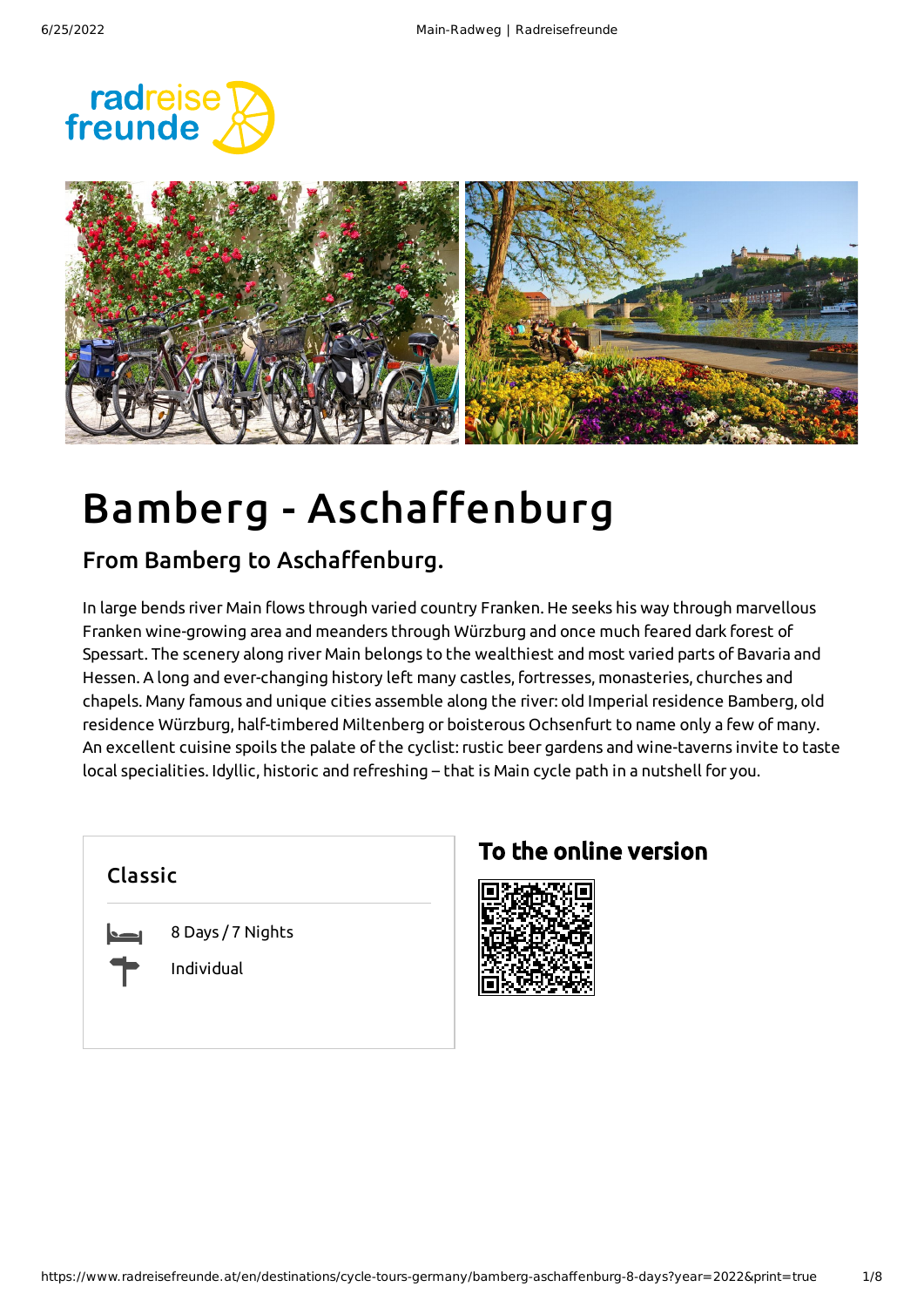### Itinerary

### Arrival in [Bamberg](#page-1-0)

<span id="page-1-0"></span>Handing out ofrental bicycles in late afternoon at bicycle-depot; depending on booked category about 7 min walk from the start hotel. Start the trip with a walk of the city of Emperor Heinrich II, who dreamed of Bamberg, realised and loved it and who was interred in the dome.

DAY  $\overline{\phantom{a}}$ 

> DAY 3

> DAY 1

> > Bamberg – [Schweinfurt](#page-1-1)  $\vert$  approx. 60 km

<span id="page-1-1"></span>At the beginning of this section, you follow the Regnitz River, which merges with the Main not far from Bamberg's city limits. When you reach the Main cycle path you'll see the first vineyards. You cycle through many small towns as you pedal through the expansive nature park, Hassberge, heading for Schweinfurt. Important inventions, including the bicycle, come from this harbour town on the Main River.

 $HaBfurt - Kitzingen$  $HaBfurt - Kitzingen$  approx. 55 km

<span id="page-1-2"></span>Romantic villages, expansive vineyards and extensive orchards accompany you on today's section of your cycling holiday on the Main. The riverfollows a huge curve between Volkach and Sommerach. Locally, people say the riverliked it so much here that it didn't want to flow on any further. This is where you'll also find the Main Island. At 750 hectares, it's the largest single vineyard in Wine Franconia.

DAY 4

[Kitzingen](#page-1-3) – Zellingen / Karlstadt  $\parallel$  approx. 55/65 km

<span id="page-1-3"></span>Würzburg is, without doubt, the highlight of today's section. Marienberg Castle sits high up above this Baroque town of culture. Take enough time to visit some of the many sights, such as the old Main Bridge or the Chapel of our Lady. Never far from the river banks, the well-established Main cycle path now takes you to little Veitshöchheim with its famous rococo gardens and summer residence of the Würzburg bishops.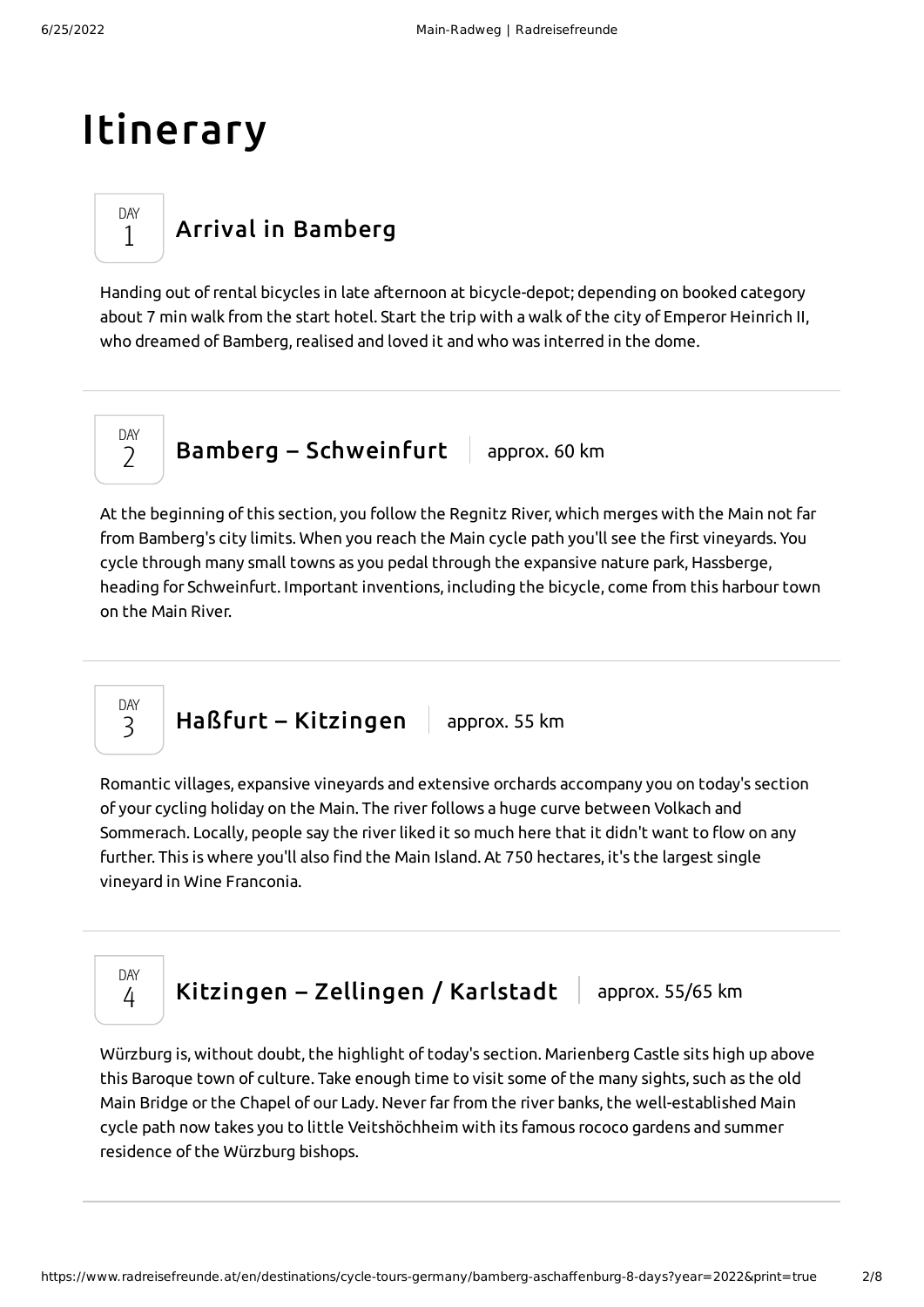DAY 5

Zellingen / Karlstadt – [Marktheidenfeld](#page-2-0) | approx. 60/50 km

<span id="page-2-0"></span>Passing Karlstadt, with its ruined castle, you will start to notice a gradual change in the countryside: no more vineyards, instead shady forests are your companions on your cycling holiday on the River Main. We recommend taking a longer break in Lohr. It was a very pretty historic quarter. After walking through the fishing quarter and the old castle,refuel at any of the many cafes in the lively pedestrian precinct.



[Marktheidenfeld](#page-2-1) – Bürgstadt / Miltenberg  $\parallel$  approx. 55 km

<span id="page-2-1"></span>Today, try looking up in addition to admiring the beautiful river views. There are many castles, such as Wertheim Castle and The Henneburg in Stadtprozelten, to be spotted. Nestled between Spessart and Odenwald, you reach Miltenberg. Explore the sights here with strange-sounding names, e.g. Mikwe, Schnatterloch, Zauberhäuschen and Riesen the Giant.

DAY 7

Miltenberg – [Aschaffenburg](#page-2-2)  $\parallel$  approx. 40 km

<span id="page-2-2"></span>With the boats on the river passing you by, you pedal the last few kilometres of your cycling holiday on the Main - to Aschaffenburg. From afar already, the four towers marking each corner of Johannisburg Castle show you the way. Use yourlast day to explore this town, known here as Bavaria's Nice. The convent museum, Villa Pompejanum, Schöntal Park and the Jewish Museum. You decide how you would like to spend the day. In the evening, look forward to a deliciously rustic meal and a good local wine.

DAY 8

#### [Departure](#page-2-3) or extension

<span id="page-2-3"></span>After breakfast your cycling holiday on the River Main comes to an end. If you don't want to set off for home just yet, we are happy to extend your stay in Aschaffenburg.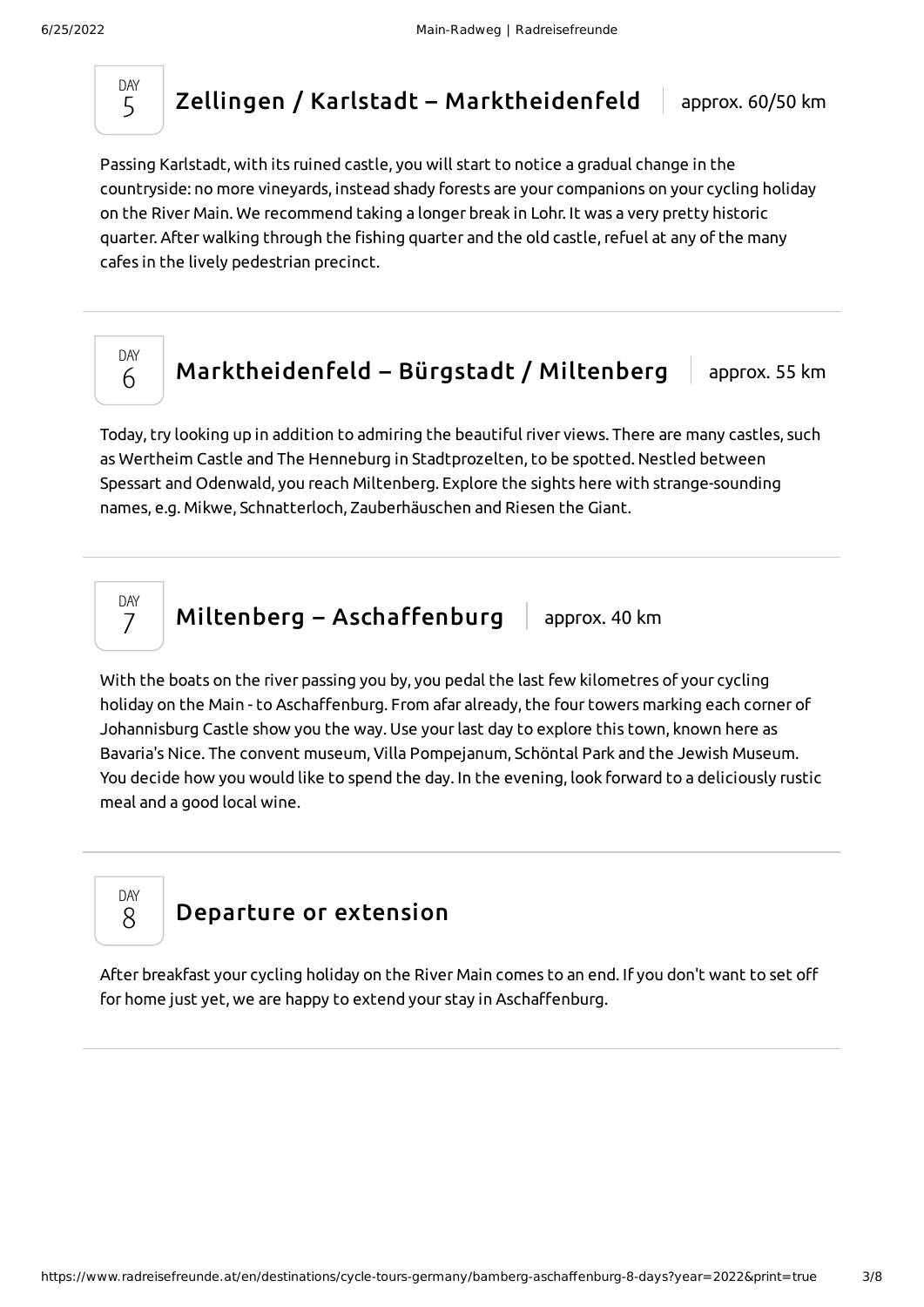# Tour character

You cycle almost 100% on cycle path along river Main, mainly flat and no major climbs. We recommend this tour for beginners and families.

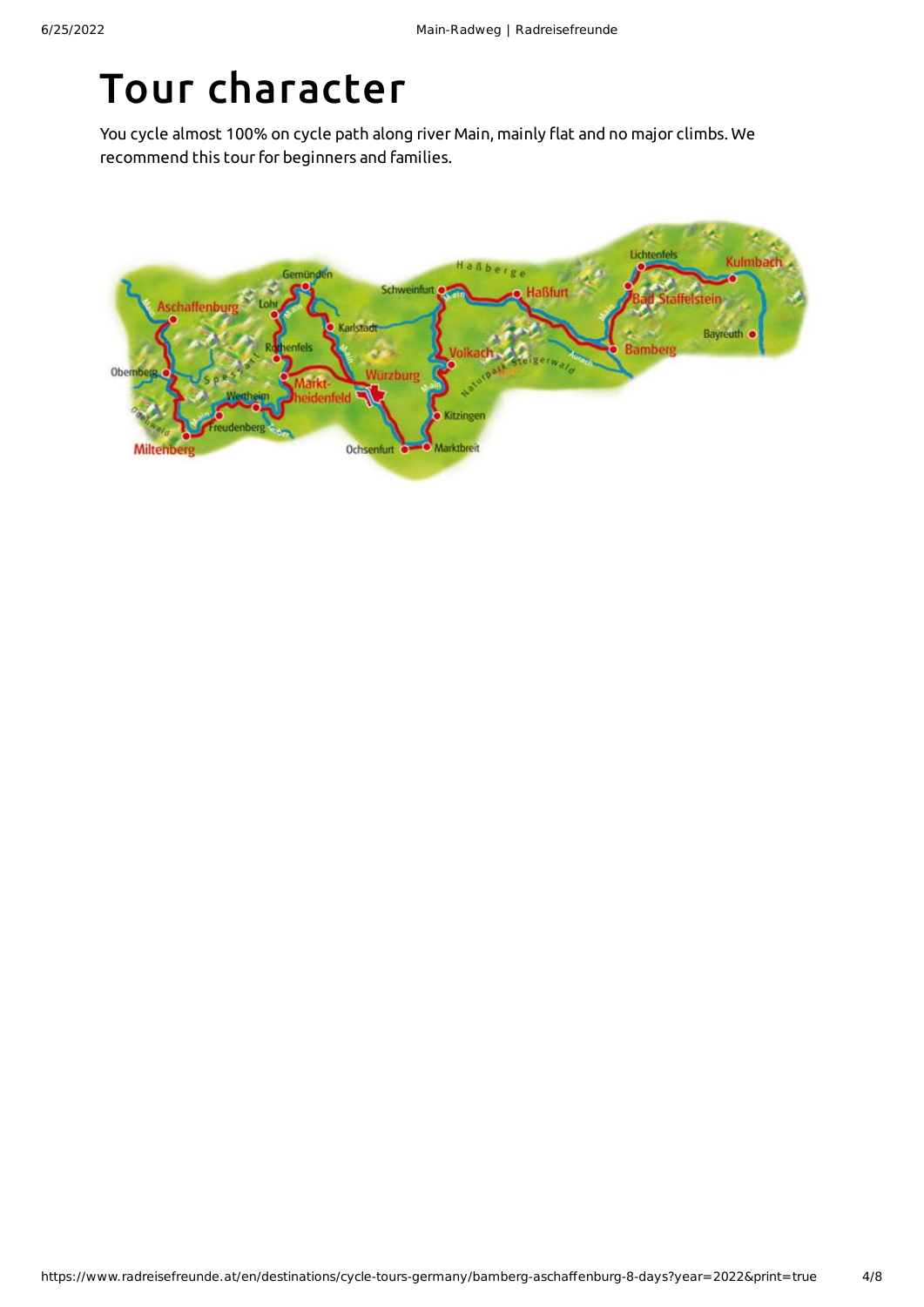### Prices and events

#### Place of arrival: Bamberg

| Season        | Season 2       | Season 3                | Season 4       |
|---------------|----------------|-------------------------|----------------|
|               | $01.04.2022 -$ | 10.04.2022 - 23.04.2022 | 22.05.2022 -   |
| 18.03.2022    | 09.04.2022     | 15.05.2022 - 21.05.2022 | 28.05.2022     |
|               | 24.04.2022 -   | 29.05.2022 - 31.05.2022 | $01.06.2022 -$ |
| 31.03.2022    | 14.05.2022     | 19.06.2022 - 30.06.2022 | 18.06.2022     |
|               | 18.09.2022 -   | 21.08.2022 - 17.09.2022 | $01.07.2022 -$ |
| 09.10.2022    | 08.10.2022     | Arrival daily           | 20.08.2022     |
|               | Arrival daily  |                         | Arrival daily  |
| 23.10.2022    |                |                         |                |
|               |                |                         |                |
| Arrival daily |                |                         |                |

| Main-Cycle Path Bamberg-Aschaffenburg, 8 days, Cat. A, DE-MNRBA-08A |        |        |        |        |
|---------------------------------------------------------------------|--------|--------|--------|--------|
| Base price                                                          | 749.00 | 829.00 | 879.00 | 929.00 |
| Surcharge single room                                               | 229.00 | 229.00 | 229.00 | 229.00 |
| Main-Cycle Path Bamberg-Aschaffenburg, 8 days, Cat. B, DE-MNRBA-08B |        |        |        |        |
| Base price                                                          | 599.00 | 649.00 | 699.00 | 749.00 |
| Surcharge single room                                               | 199.00 | 199.00 | 199.00 | 199.00 |

Category A: 3\*\*\* and 4\*\*\*\* hotels and guesthouses Category B: 2\*\* and 3\*\*\* hotels and guesthouses

# Additional nights

#### Place of arrival: Bamberg

|                                                                                                                                                                                    | Season 4                                                                                                              |
|------------------------------------------------------------------------------------------------------------------------------------------------------------------------------------|-----------------------------------------------------------------------------------------------------------------------|
| Apr 10, 2022 - Apr 23, 2022  <br>May 15, 2022 - May 21, 2022  <br>May 29, 2022 - May 31, 2022  <br>Jun 19, 2022 - Jun 30, 2022  <br>Aug 21, 2022 - Sep 17, 2022  <br>Arrival daily | May 22, 2022 - May<br>28, 2022  <br>Jun 1, 2022 - Jun<br>18, 2022  <br>Jul 1, 2022 - Aug<br>20, 2022<br>Arrival daily |
|                                                                                                                                                                                    | Season 3                                                                                                              |

Bamberg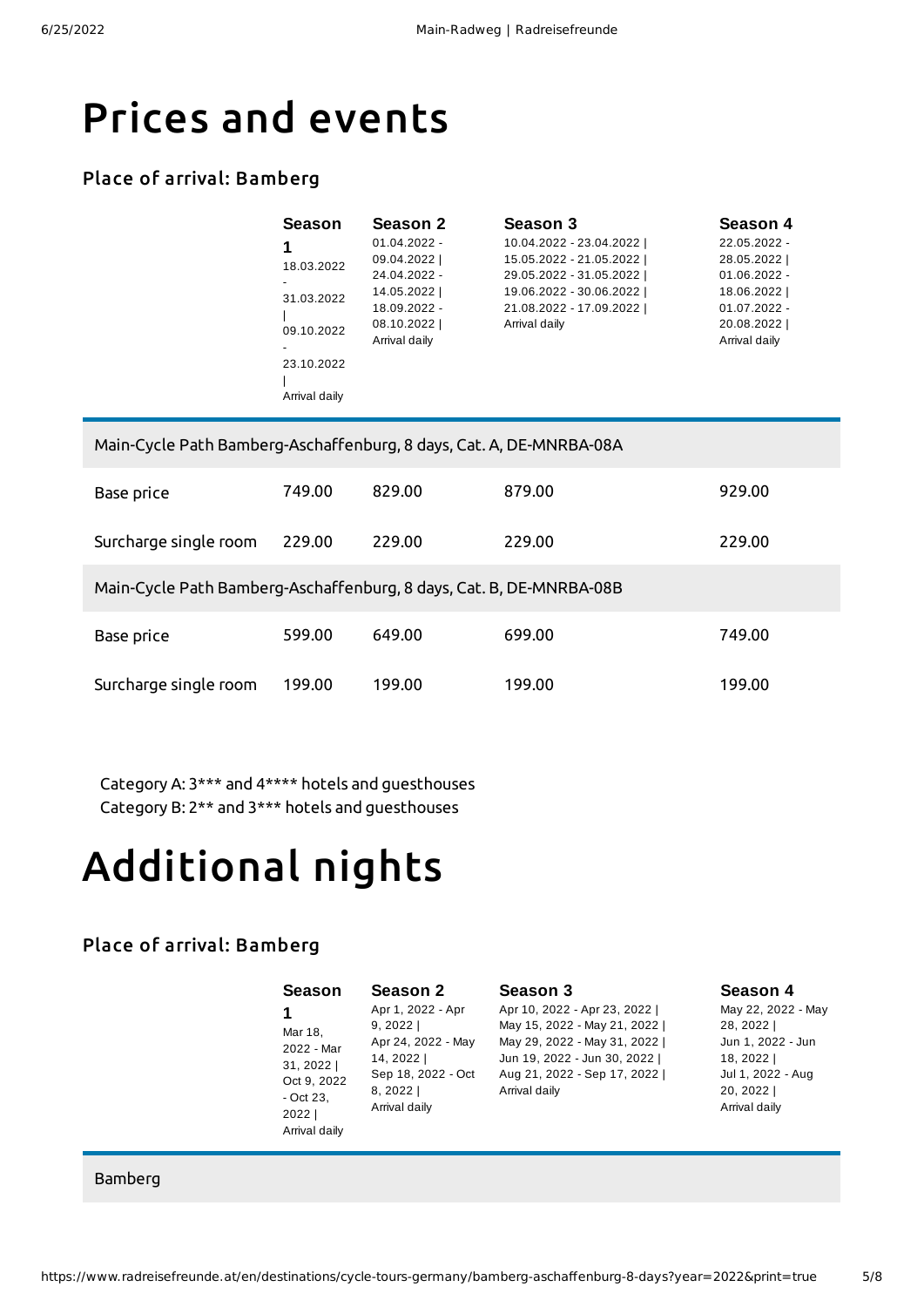|                             | <b>Season</b><br>$\mathbf{1}$<br>Mar 18,<br>2022 - Mar<br>31, 2022<br>Oct 9, 2022<br>$-$ Oct 23,<br>2022  <br>Arrival daily | Season 2<br>Apr 1, 2022 - Apr<br>9, 2022<br>Apr 24, 2022 - May<br>14, 2022  <br>Sep 18, 2022 - Oct<br>$8, 2022$  <br>Arrival daily | Season 3<br>Apr 10, 2022 - Apr 23, 2022  <br>May 15, 2022 - May 21, 2022  <br>May 29, 2022 - May 31, 2022  <br>Jun 19, 2022 - Jun 30, 2022  <br>Aug 21, 2022 - Sep 17, 2022  <br>Arrival daily | Season 4<br>May 22, 2022 - May<br>28, 2022  <br>Jun 1, 2022 - Jun<br>18, 2022  <br>Jul 1, 2022 - Aug<br>20, 2022  <br>Arrival daily |
|-----------------------------|-----------------------------------------------------------------------------------------------------------------------------|------------------------------------------------------------------------------------------------------------------------------------|------------------------------------------------------------------------------------------------------------------------------------------------------------------------------------------------|-------------------------------------------------------------------------------------------------------------------------------------|
| Double room p. P. cat.<br>A | 79.00                                                                                                                       | 79.00                                                                                                                              | 79.00                                                                                                                                                                                          | 79.00                                                                                                                               |
| Single room                 | 108.00                                                                                                                      | 108.00                                                                                                                             | 108.00                                                                                                                                                                                         | 108.00                                                                                                                              |
| Aschaffenburg               |                                                                                                                             |                                                                                                                                    |                                                                                                                                                                                                |                                                                                                                                     |
| Double room p. P. cat.<br>A | 85.00                                                                                                                       | 85.00                                                                                                                              | 85.00                                                                                                                                                                                          | 85.00                                                                                                                               |
| Single room                 | 114.00                                                                                                                      | 114.00                                                                                                                             | 114.00                                                                                                                                                                                         | 114.00                                                                                                                              |
| Bamberg                     |                                                                                                                             |                                                                                                                                    |                                                                                                                                                                                                |                                                                                                                                     |
| Double room p. P. cat.<br>B | 55.00                                                                                                                       | 55.00                                                                                                                              | 55.00                                                                                                                                                                                          | 55.00                                                                                                                               |
| Single room                 | 80.00                                                                                                                       | 80.00                                                                                                                              | 80.00                                                                                                                                                                                          | 80.00                                                                                                                               |
| Aschaffenburg               |                                                                                                                             |                                                                                                                                    |                                                                                                                                                                                                |                                                                                                                                     |
| Double room p. P. cat.<br>B | 55.00                                                                                                                       | 55.00                                                                                                                              | 55.00                                                                                                                                                                                          | 55.00                                                                                                                               |
| Single room                 | 80.00                                                                                                                       | 80.00                                                                                                                              | 80.00                                                                                                                                                                                          | 80.00                                                                                                                               |

# Our [rental](#page-5-0) bikes

<span id="page-5-0"></span>

|                 | <b>Filter</b> |
|-----------------|---------------|
| 27-gears unisex | 89.00         |
| 27-gears gents  | 89.00         |
|                 | 89.00         |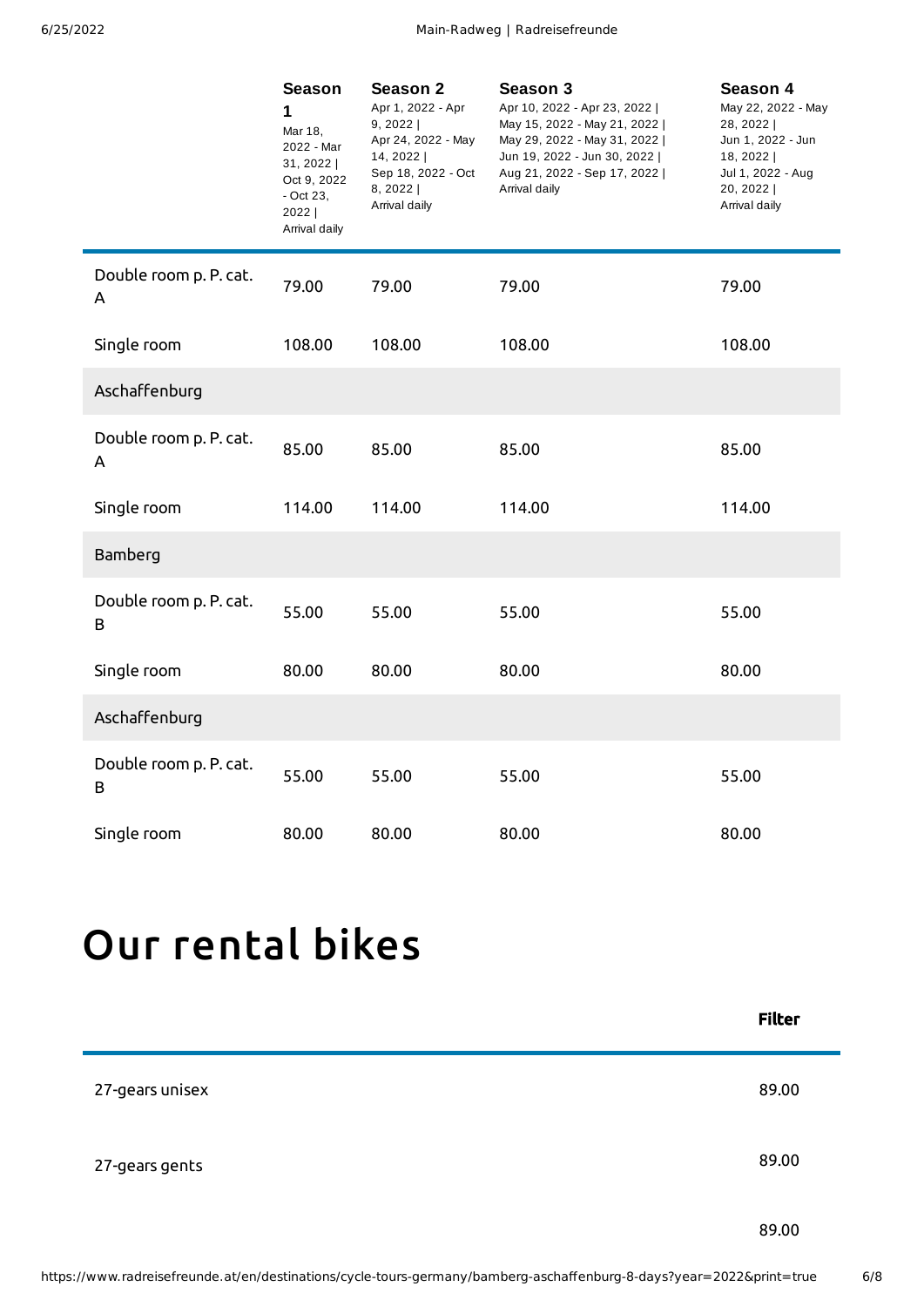| 8-gears unisex | 89.00  |
|----------------|--------|
| 8-gears gents  | 199.00 |
| Electric bike  |        |

Prices per person in EUR

# Services and infos

#### Services

- Accommodation in your selected category
- Breakfast
- Luggage transfer
- Detailed travel documents 1x perroom

#### Infos

#### Arrival / Parking / Departure:

- Bamberg train station
- Multi-storey car park in Bamberg costs € 45,00 per week, to be paid for at the time, no reservation possible/necessary
- Return transfer by minibus to Bamberg every Sunday morning, costs € 79,00 per person excl. bike, € 19,00 for your own bike, to be paid for in advance, reservation is necessary
- Good train connections from Aschaffenburg to Bamberg
- Bike rental including rental bike insurance
- Service hotline

- Please note:
- Tourist tax, if due, is not included in the price